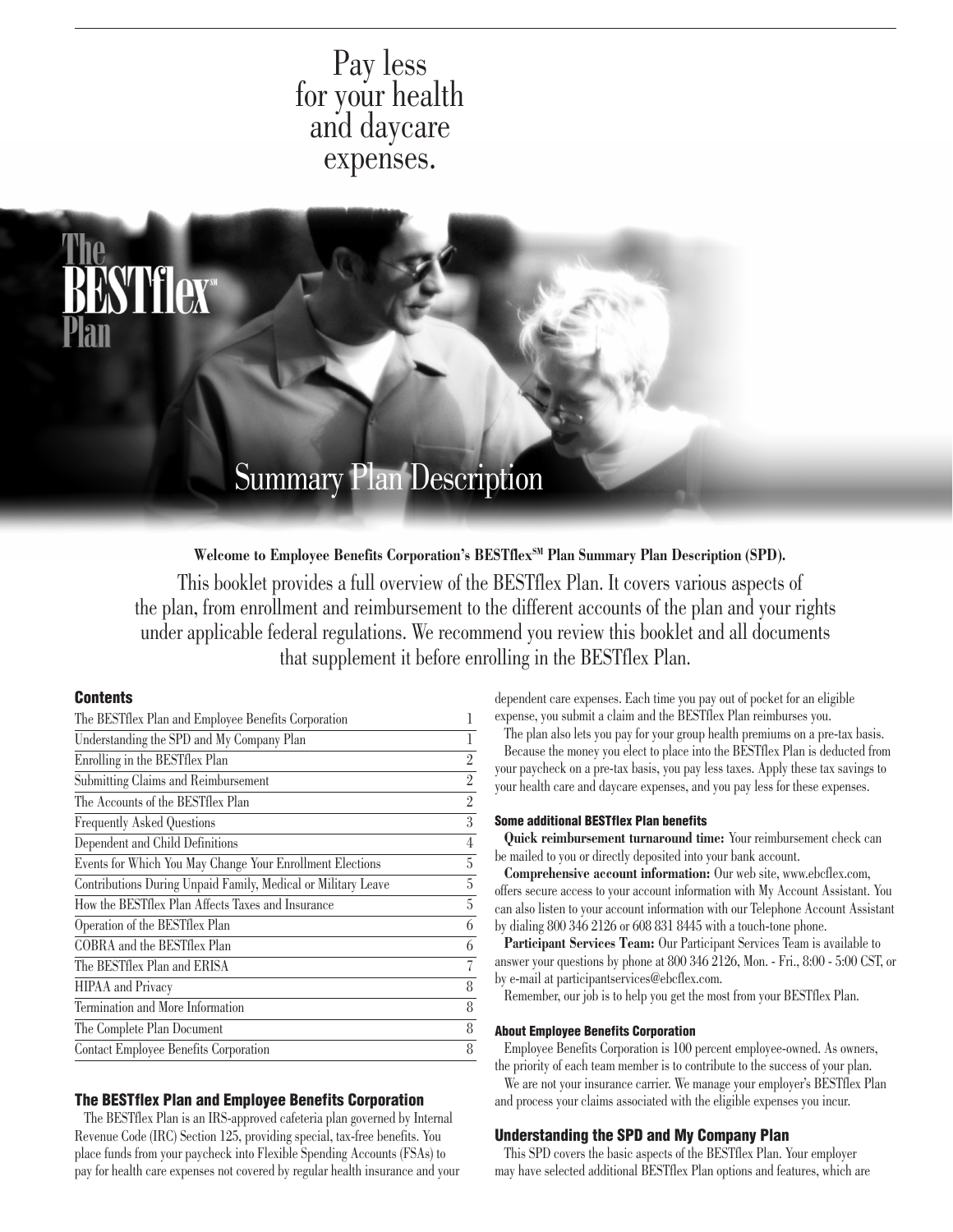<span id="page-1-0"></span>explained on a separate appendix to the SPD called My Company Plan. **My Company Plan can include benefits not covered in this document.**

Your employer distributes a copy of My Company Plan and any documents specific to your plan design during your Open Enrollment Period. Once you enroll, these documents and forms specific to your plan design are available online. You use My Company Plan to help you complete your enrollment and understand the specific benefits offered as part of your company's plan design.

#### My Company Plan contains:

- A. The plan's effective date, the date your employer started its BESTflex Plan
- B. Your plan year, the start and end dates of your company's current BESTflex Plan and the dates between which you can normally submit claims
- C. Eligibility definitions
- D. Group Insurance Premiums, the types of premiums deducted from your paycheck on a pre-tax basis
- E. The Health Care and Dependent Care FSA contribution limits, the maximum amount you can contribute to each account
- F. Plan Amendments, if any
- G. Contact information for your employer
- H. Legal Information defining the relationship between your employer and Employee Benefits Corporation

# Enrolling in the BESTflex Plan

Enrollment in the BESTflex Plan lasts for one plan year, usually consisting of 12 calendar months or less.

During a specific period of time prior to the start date of the plan year – called the Open Enrollment Period – you determine your elections, the total amount you'd like withheld from your pay in the upcoming plan year. A deadline for the Open Enrollment Period is established by your employer.

Your employer can choose one of several enrollment methods. Regardless of the type your employer chooses, you decide how much of your pay to place in the accounts that apply to you.

# Enrollment process

- 1. Choose the account(s) that best fits your needs: the Health Care FSA and/or the Dependent Care FSA; consult My Company Plan and any accompanying documents to determine if other election opportunities are available under your company's plan design
- 2. Multiply the amount you'd like deducted from your paycheck by the number of paychecks you receive per year to determine your annual election
- 3. Total the per-paycheck deduction for each FSA to determine the amount withheld from each paycheck; consult My Company Plan to determine the types of Group Insurance Premiums that will also be withheld

If you are newly hired and would like to enroll in the BESTflex Plan mid-year, please refer to My Company Plan for eligibility information.

You must enroll in the BESTflex Plan each year you plan to participate. *Note: Your Plan Start Date may be different than what is listed in My Company Plan. Please see your HR Department for more information.*

### Direct Deposit Authorization

When you enroll in the BESTflex Plan, you have the option of having Employee Benefits Corporation deposit your reimbursements directly into your financial institution checking or savings account. Because you're responsible for paying the reimbursed amount to your provider, Direct Deposit saves you time and makes paying providers easier. It also eliminates the possibility of losing a reimbursement check and having to pay a stop-payment fee for a new check.

When you complete your Enrollment Form, be sure to include your e-mail address. We'll send you an e-mail notification of deposit.

To sign up for Direct Deposit, fill out the appropriate financial account information during your enrollment.

#### After you're enrolled

The amounts you specified on your Enrollment Form are credited to your account(s). Check your pay stub to ensure the withholding amounts are correct. You can now begin submitting claims.

**Reimbursement Forms** as well as other forms and materials that support your using the BESTflex Plan are available on our web site at www.ebcflex.com.

# Submitting Claims and Reimbursement Submitting a claim:

# **Online**

- 1. Visit our website at www.ebcflex.com
- 2. Log into My Account Assistant
- 3. Complete the short web form and upload the scanned documentation
- 4. Review, submit and print your confirmation

# **Smart Phone**

- 1. Available for iPhone and Android
- 2. Download the Employee Benefits Corporation Mobile Account Assistant app if you haven't already
- 3. Simply complete the Claim Screen, attach the receipt and submit

# **Manual Submission**

- 1. Download the Claim Form from our website at www.ebcflex.com
- 2. Attach supporting documentation
- 3. Mail or fax Claim Form and supporting documents to Employee Benefits Corporation

# Incurring Expenses

# **Your documentation must include:**

- Provider or point-of-sale name
- Services received or items purchased
- Date service was received or purchase was made
- Amount of the expense incurred

*Note: The IRS does not recognize previous balance statements, personal checks or credit card statements as valid proof of an expense.*

### **About incurring expenses**

An expense is incurred at the point of sale, not when the expense is billed or paid. You may incur expenses within the plan year and have up to 3 months after the end of the plan year to request reimbursement.

Expenses incurred before your plan effective date are not eligible.

*Note: Please review My Company Plan to verify the number of days available for you to submit claims under your company's BESTflex Plan.*

### The Accounts of the BESTflex Plan

There are three basic accounts that make up the BESTflex Plan. Please review My Company Plan for the accounts available under your company's plan design. **There are two very important IRS rules that you must follow in order to use the BESTflex Plan:**

- 1. You cannot cancel participation in the BESTflex Plan or change the amount of your payroll withholding during the plan year unless certain events occur
- 2. You must use all of the money in each of your FSAs by the end of the plan year or Grace Period. Any amount left over cannot be returned to you or carried over to the next plan year; funds remaining in your FSA must be returned to your employer. This is an IRS rule.

# 1. Group Insurance Premium Payments

Your employer already withholds money to pay for your medical or other group insurance premiums. With the BESTflex Plan, this withholding becomes an automatic, pre-tax deduction.

#### 2. Health Care Flexible Spending Account (FSA)

The Health Care FSA is a health and welfare benefit plan governed by IRC 105 and 125. You use your Health Care FSA for out-of-pocket medical, vision, and dental expenses that are not covered by another health plan and that are incurred by you, your spouse, or your dependent(s) as defined in IRC 152 or your child(ren) as defined in IRC 152 $(f)(1)$  who has not attained age 27 as of the end of the calendar year. You decide how much pre-tax money to put into this FSA.

**You are not eligible to make contributions to a Health Savings Account (HSA) if you or your spouse participate in the Health Care FSA.**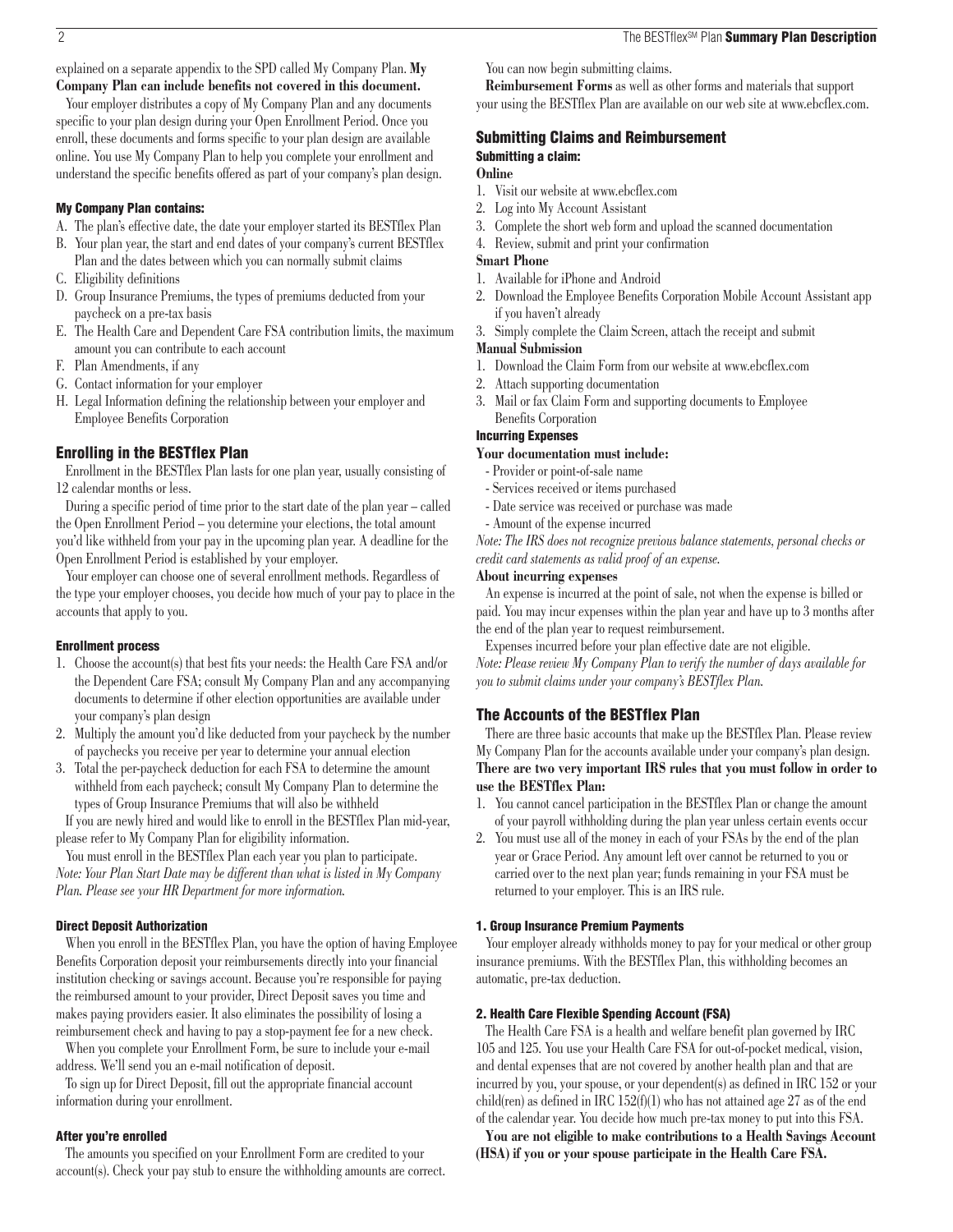#### <span id="page-2-0"></span>**Employee Benefits Corporation** 3

#### **Annual elections**

Your annual election amount is the total of your election amount per paycheck multiplied by the number of paychecks in your plan year. Your employer withholds your election amount per paycheck from each paycheck. You may elect up to an amount elected by your employer. The maximum amount will be the lesser of an established maximum set by your employer or a statutory amount. See My Company Plan for the maximum election amount.

Estimate the total amount you want withheld during the plan year carefully. The IRS prohibits returning unused dollars to you. Careful planning can minimize having to return funds to the plan or having money left in the plan at plan year end.

## **Using the account**

You can spend money from your Health Care FSA anytime during the plan year, whether the money has already been withheld from your paycheck or not. So, a large expense incurred early in the plan year can be reimbursed soon after you incur it, and the balance is then withheld from your paychecks throughout the plan year.

*Note: IRC Section 213 defines expenses for "medical care" as amounts paid for "the diagnosis, cure, mitigation, treatment, or prevention of disease, or for the purpose of affecting any structure or function of the body." Employee Benefits Corporation reimburses you for all eligible expenses as defined within the parameters of the regulations.*

# **Orthodontia**

Special rules exist regarding orthodontia reimbursement. Lump sum payments are only eligible when no other payment method is available. Your payment of the lump sum amount must be shown on the invoice.

If a payment plan arrangement is available, reimbursement will be based on the terms of the payment plan.

#### **Over-The-Counter Drugs and Medicines**

Over-the-counter drugs and medicines are only eligible with a prescription from your physician.

#### 3. The Dependent Care Flexible Spending Account (FSA)

The Dependent Care FSA is a tax-free benefit plan governed by IRC Sections 129 and 125. You use your Dependent Care FSA for daycare expenses incurred for the care of your child(ren) or other eligible dependents. You (and your spouse, if you are married) must work or be a full-time student to use this account. **Annual elections**

As with the Health Care FSA, you decide how much pre-tax money per paycheck to place into this account. Your employer withholds that election amount from each paycheck and it is deposited into your account.

We reimburse you from this account.

# **Using the account**

The Dependent Care FSA differs from the Health Care FSA in that you can only be reimbursed for the amount of an incurred expense that is available in your account when you request reimbursement. Your current balance is the maximum reimbursement you can receive.

If you pay for daycare expenses and send in your Reimbursement Form in advance, you are not paid until after the daycare service has been provided.

You should carefully estimate the total amount of pre-tax money you want withheld for the plan year. IRS rules prohibit returning funds remaining in the account to you once the plan year ends.

*Note: You cannot apply the Federal Tax Credit for dependent care expenses to the amount you spend in this account.* 

#### **Using IRS Form 2441**

You are required to report both your federal tax credit and the BESTflex Plan dependent care pre-tax expenses, whichever applies, on IRS Form 2441. It is an attachment to your federal income tax return and you are required to list the name, address and tax identification number of your daycare provider. Contact Employee Benefits Corporation or your accountant if you have questions. *Note: Expenses for daycare services from centers having more than six individuals can only be reimbursed if the center complies with all state and local rules.*

# **Expenses ELIGIBLE for reimbursement in the Dependent Care FSA:** A. Charges for daycare services outside your home for a "qualifying child"

who is under the age of 13 and who depends on you (and your spouse, if you

are married) for at least half of his/her support, does not have his/her own dependents, and is not a "qualifying child" of any other taxpayer during the year

- B. Charges for care outside of your home for your spouse, dependent adult or child who is mentally or physically incapable of caring for himself or herself and has the same principal place of abode; the spouse or dependent must spend at least 8 hours of each day in your house
- C. You may be reimbursed for expenses to provide care to the individual(s) described above in your home if the services are, at least in part, so you (and your spouse, if you are married) may work; the expenses include wages paid to the service provider, but not expenses such as food or clothing

#### **Expenses INELIGIBLE for reimbursement in the Dependent Care FSA:**

- A. Schooling (Preschool is generally not schooling)
- B. Overnight camps
- C. Health care expenses
- D. Services provided by a person whom you or your spouse could claim as a deduction on your tax return or any of your children who are under age 19
- E. Meals, supplies and materials

# **The Dependent Care FSA limits spending to a \$5,000 maximum for married and head-of-household filers or \$2,500 for those who are married and filing separately.**

In general, if you file your income taxes as "single, head of household" or "married, filing jointly," you may be reimbursed for up to \$5,000 per calendar year for dependent care expenses. If you are married and file a separate return, you may claim up to \$2,500. However, you may not be reimbursed for more than the following amounts:

- A. If you are single, your reimbursable limit is your net taxable pay (after all salary reductions for the BESTflex Plan and any other plans) for the year in which the expenses are incurred
- B. If you are married and your spouse works, your reimbursable limit is the lesser of your net taxable pay or your spouse's taxable pay for the year in which the expenses are incurred
- C. If you are married and your spouse is either a full-time student or is physically or mentally incapable of caring for himself or herself, your reimbursement limit is:
	- 1. \$250 in any one month if you have only one dependent
	- 2. \$500 in any one month if you have more than one dependent

# Frequently Asked Questions

# How do I file a claim for reimbursement?

After the plan year begins, you may file a claim using a BESTflex Plan Reimbursement Form. You can download forms from www.ebcflex.com. After completing the form, attach its supporting invoices, receipts and/or Explanation of Benefits (EOB), and mail or fax them to Employee Benefits Corporation.

**The supporting documentation must include** the provider or point-ofsale name, the description of the services received or items purchased, the date service was received or purchase was made, and the amount of the expense.

#### Can I pick and choose the accounts in which I'd like to participate?

You can choose to participate in any of the BESTflex Plan accounts available under your employer's plan design, as long as you are eligible to participate in each account.

#### Can I decide not to use the BESTflex Plan at all?

Yes. If you decline participation, you will not be able to enroll in the BESTflex Plan until the following plan year unless you experience a qualifying event.

#### Can I cancel or change my Group Premium or FSA election?

You cannot cancel or change these amounts during the plan year unless you experience a qualifying event. Please see "Events for Which You May Change Your Enrollment Elections" on page four for more information.

#### Can I transfer funds between different BESTflex Plan accounts?

No. Unused funds are not transferable.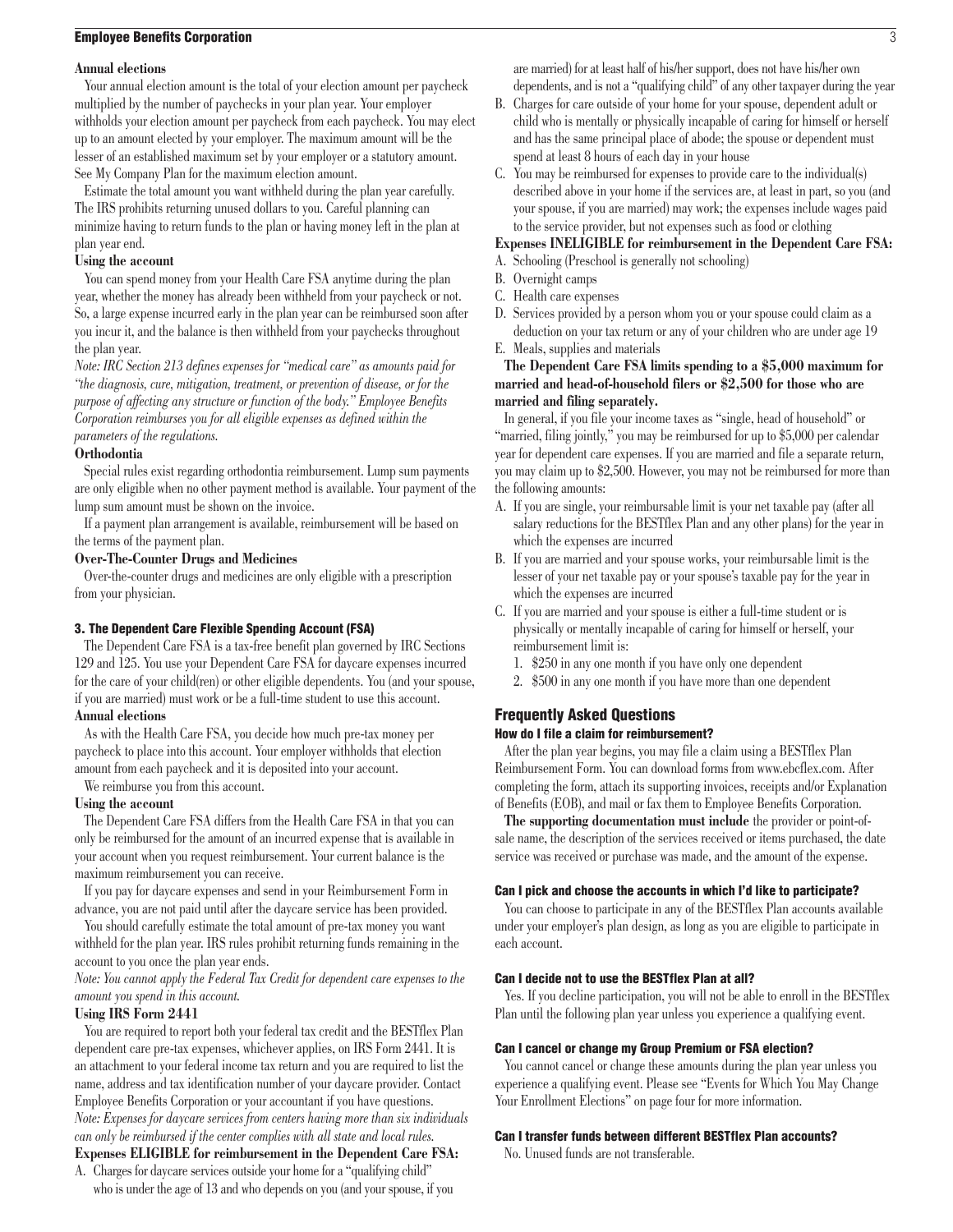### <span id="page-3-0"></span>What happens if I don't use all of the money in my accounts by the end of the plan year?

The IRS requires that any money you do not use be returned to your employer. It cannot be returned to you or carried over to the next plan year. Your employer often uses the money to pay for the cost of administering the BESTflex Plan. If, near the end of the plan year, you have not spent all of the money in your accounts, you should look for other eligible expenses, on which you can spend the unspent portion. For example, any money left in your Health Care FSA could be used for a pair of prescription eye glasses or contact lens solution. *Note: While all expenses must be incurred during the plan year, you have a 3-month period after the plan year ends to request reimbursement for those expenses. Please review My Company Plan to verify the number of days available for you to submit claims under your company's BESTflex Plan.*

# Can I spend the money in my FSAs anytime during the plan year?

The rules for the Health Care FSA are different than those for the Dependent Care FSA. The IRS allows you to spend the entire annual amount that you put into the Health Care FSA at any time during the plan year. You could, for example, get reimbursed for an expense equaling your annual contribution in the first month of the plan year, even though most of the money has not yet been withheld.

The Dependent Care FSA is different. You may use the money in this account only after it has been withheld from your paycheck and the dependent care expense has been incurred.

# What if my employment is terminated or I lose eligibility for the BESTflex Plan during the plan year?

For the Health Care FSA: If your employment is terminated or you lose eligibility, you can only submit claims for expenses incurred prior to your termination or loss of eligibility date.

You have the standard 3 month runout period to submit claims after your termination date. Please review My Company Plan to verify the number of days available for you to submit claims under your company's BESTflex Plan.

To receive reimbursement for expenses incurred after your termination date, you must elect Consolidated Omnibus Budget Reconciliation Act of 1985 (COBRA) continuation, which may require after-tax contributions to the plan.

For mid-plan year rehires or other questions, please contact your Human Resource Department or Employee Benefits Corporation.

**For the Dependent Care FSA:** If you terminate or lose eligibility, the contributions to your plan stop. You can continue to submit eligible expenses for daycare through the end of the plan year; however, you cannot contribute additional dollars after your termination date.

*Note: The Grace Period does not apply to participants who terminate or lose eligibility before the end of the plan year.*

# Dependent and Child Definitions

Federal law requires group health plans that offer dependent coverage to make coverage available to children of a covered employee until age 26. Defining what constitutes a "dependent" or "child" varies. The section below explains the differences and how a particular definition can affect your BESTflex Plan.

#### Dependent Definitions for Health Plans

A "dependent" is someone who can have tax-favorable coverage under a health plan (including a Health Care FSA), and is defined as either a "qualifying child" or a "qualifying relative" as described below.

# **A "qualifying child" is someone who:**

- A. Is a child of the taxpayer (or a descendent of such a child), brother, sister, stepbrother or stepsister of the taxpayer, or a descendent of any such relative;
- B. Is not yet 19 or is a student who is not yet 24 by the end of that year or is permanently and totally disabled at any time during the year; *Note: A student for this purpose must be a full-time student for at least five calendar months during the year.*
- C. Has not provided more than half of his/her own support in that year; and

D. Has the same principal place of abode as the taxpayer for more than half of the relevant calendar year.

*Note: A child supported by a parent who lives with another relative (an aunt), is no longer a dependent of the taxpayer but could be a dependent of the relative.*

 *Temporary absences due to illness, education, military service, and similar factors do not result in loss of residency with the taxpayer. A child attending college away from home could have the same principal abode as the taxpayer.* **A "qualifying relative" is someone who:**

- A. Is a child of the taxpayer (or a descendent of such a child), brother, sister, stepbrother, stepsister, father, mother (or ancestor), stepmother, stepfather, niece, nephew, aunt, uncle, in-law (father-in-law, mother-in-law, sister-in-law, brother-in-law, son-in-law, or daughter-in-law) or who (other than a spouse) has the same principal place of abode as the taxpayer and is a member of his/ her household (unless the relationship violates local law);
- B. Receives half or more of his/her support in the year from the taxpayer; and
- C. Is not a "qualifying child" of any taxpayer in the year.

#### Child Definitions for Health Plans

### **A "child" is someone who:**

- A. Is a son, daughter, stepson or stepdaughter of the taxpayer;
- B. Is an eligible foster child of the taxpayer, or;
- C. Is a legally adopted child of the taxpayer.

#### Dependent Care FSA

The definition of a "qualifying individual" for purposes of a Dependent Care FSA is described below.

#### **A "qualifying individual" is someone who:**

- A. Has not attained age 13 and is a "qualifying child," as defined above, for purposes of health plans, and
	- 1. Does not have his/her own dependents, and
	- 2. Is not a "qualifying child" of any other taxpayer during the year
- B. Is a dependent who is physically or mentally incapable of caring for himself or herself and who has the same principal place of abode as the taxpayer for more than half the year (unless the relationship violates local law); or
- C. Is the spouse, is physically or mentally incapable of caring for himself or herself and has the same principal place of abode as the taxpayer for more than half the year (unless the relationship violates local law).

#### Citizens or Nationals of Other Countries

An individual can be a dependent only if he or she is a U.S. citizen, a U.S. national, a U.S. resident or a resident of a country contiguous with the U.S. That rule does not apply to an adopted child of a U.S. citizen or U.S. national, if the child has the same principal place of abode as the taxpayer and is a member of the taxpayer's household.

# Dependents in Cases of Divorce

Special rules apply to determine what parent has a dependent child in the case of divorce, legal separation or the parents living apart. In general, the custodial parent is the parent with whom the child resided for the longest period of time or the greatest number of nights during the year.

#### Health Care FSA

For purposes of the Health Care FSA, the custodial parent with the right to the tax exemption may claim the child as a dependent if certain requirements are met.

# **In the case of the Health Care FSA, it can be the non-custodial parent if four requirements are met:**

- 1. Parents are divorced, legally separated under a decree of divorce or separate maintenance, legally separated under a written agreement or have lived apart at all times during the last six months of the calendar year
- 2. Over half the child's support during the year comes from one or both parents
- 3. The child is in the custody of one or both parents for over half of the year
- 4. The child is a "qualifying child" or "qualifying relative" of one of the parents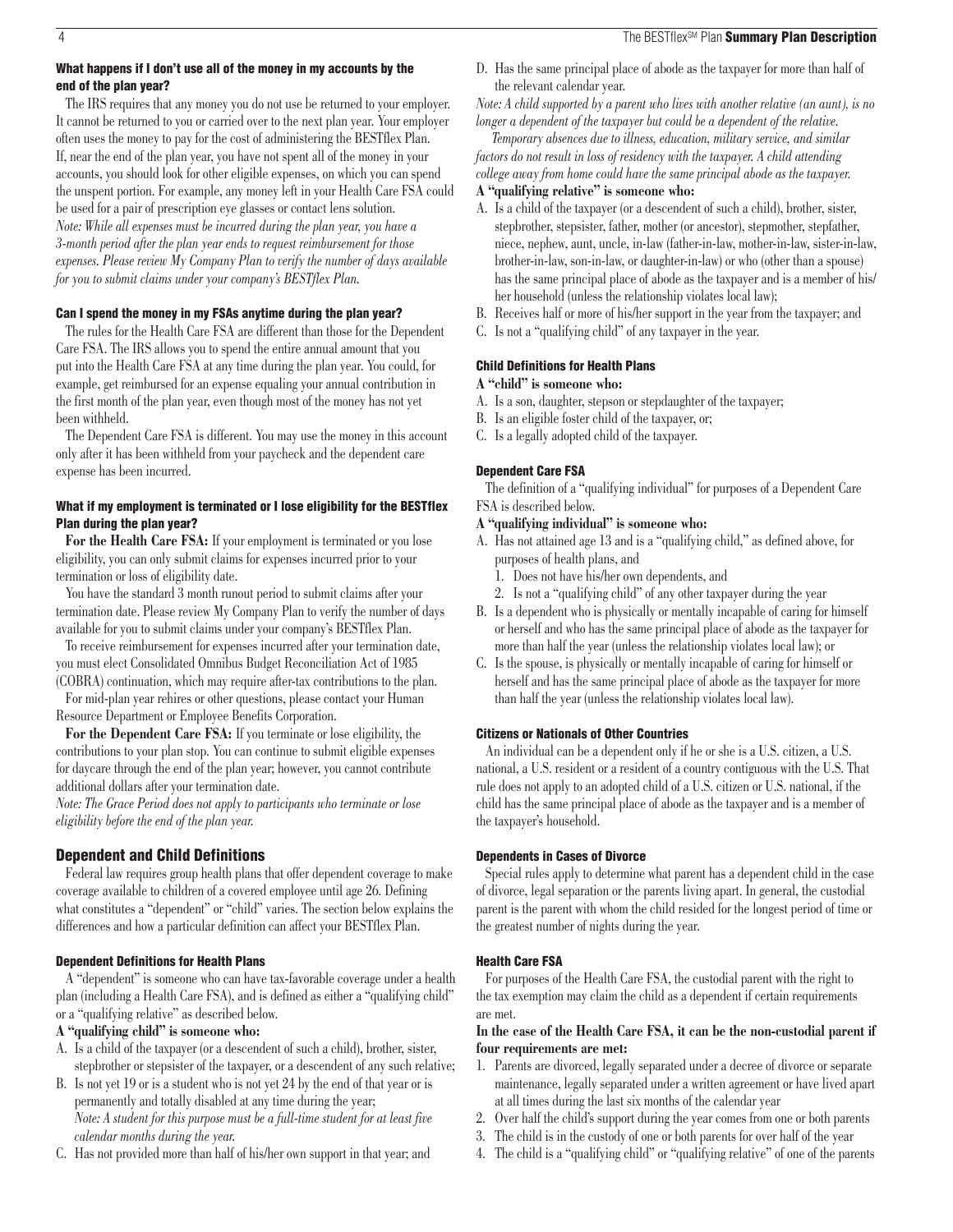### <span id="page-4-0"></span>**Employee Benefits Corporation** 5

#### Dependent Care FSA

For purposes of the Dependent Care FSA, the custodial parent with whom the child resided for the greatest number of nights may use this benefit. If the child resided with both parents for the same number of nights, the parent with the highest adjusted gross income may use this benefit.

#### Events for Which You May Change Your Enrollment Elections

Qualifying events are specific events that, when they occur, allow you to legally change your BESTflex Plan elections. You can also alter how your plan works if you take a leave of absence from work or take a military leave.

The IRS may allow you to change the amounts you set aside in your FSAs during the year, but only in the case of certain events. If one of the following events applies to you, inform your employer as soon as possible.

Changes to the plan must be made within  $30 \text{ days}$  of the event  $-60 \text{ days}$ for Children's Health Insurance Program (CHIP) events – and can only be made for a future date.

A. **Change In Status Event** results in you, your spouse, or your dependent gaining or losing coverage under the BESTflex Plan or a plan of your spouse's employer, and leads to an election change that corresponds with that gain or loss of coverage. There are two steps used to determine whether a change is permissible. First, a qualifying event must occur. Second, there must be a gain or loss of eligibility under the plan due to the event.

 This category of events applies to all types of coverage under the plan. **The following events are changes in status:**

- 1. **Marital status** events that change your legal marital status, including marriage, death of a spouse, divorce, legal separation or annulment
- 2. **Number of dependents** events that change the number of your dependent(s) for tax purposes, including birth, death or adoption
- 3. **Employment status** events that include a termination or commencement of employment, a change in the number of hours worked, a strike or lockout, a switch between part-time and full-time or vice versa, a work site change, or the beginning or end of an unpaid leave of absence by you, your spouse, or your dependent(s)
	- a. Employees terminated and rehired within 30 days are not considered to have experienced a qualifying event; therefore, any employee rehired within 30 days is reinstated at their prior annual elections
	- b. Employees terminated and rehired after 30 days are not allowed to participate in the Reimbursement Accounts until the next plan year
	- c. Employees beginning or ending an unpaid leave may only change elections if the leave causes a gain or loss of eligibility for the plan *For example, an employee enrolls in the Health Care FSA after meeting eligibility requirements. During the plan year, the employee's hours are*

*reduced below the minimum required to maintain eligibility. A change could be allowed since the change in status caused a change in eligibility for the benefit.*

- 4. **Dependent eligibility** events that cause your dependent to satisfy or cease to satisfy the requirements for coverage due to attainment of age, student status, or similar circumstances provided in the plan covering you
- 5. **Residence** events that cause a change in your, your spouse's, or your dependent's place of residence and result in the gain or loss of eligibility under the plan; does not apply to the Health Care FSA
- B. **HIPAA Special Enrollment Event** results in an election change corresponding with the special enrollment rights provided under the Health Insurance Portability and Accountability Act of 1996 (HIPAA) to individuals who lose other health insurance coverage or become the spouse or dependent of an employee through birth, marriage or adoptions. This applies only to health plans that are subject to HIPAA.
- C. **Court Order Event** results in your election change corresponding to a court order regarding health coverage of your child. This event only applies to health, dental, and vision insurance or the Health Care FSA. You must be able to show that other coverage exists before you can drop coverage.
- D. **Entitlement to Medicare or Medicaid Event** results in enrollment by you, your spouse, or your dependent allowing a decrease or cancellation of health coverage under the plan. Losing entitlement of Medicare or Medicaid

may allow you, your spouse, or your dependent to increase or enroll in health coverage under the plan and applies only to health plans subject to HIPAA.

- E. **Change in Cost Event** results when a provider under Group Insurance Premiums or the Dependent Care FSA increases or decreases the cost of coverage and your insurance premium payments automatically increase or decrease by the corresponding amount as a result. If you are enrolled in the Dependent Care FSA, you must submit a Qualifying Event Election Change Form. If the provider changes rates but is a relative, election changes cannot be made during the plan year. This event does not apply to the Health Care FSA.
- F. **Addition or Elimination of a Benefit Option** results if the employer offers or ceases to offer a benefit package option. Participants may elect to add or revoke their election with respect to only that benefit. If there is an end of coverage, a participant may elect alternative coverage but may not revoke their election. This event does not apply to the Health Care FSA.
- G. **Change in Coverage Under Any Employer's Plan** results when the employee's, spouse's, or the dependent's employer increases coverage, decreases coverage, or ceases coverage. This event allows participants to make or revoke an election change under the plan. Changes corresponding to new or waived elections can also be made during open enrollment under the other employer's plan. This event does not apply to the Health Care FSA.
- H. **COBRA Events:** Participants may increase their pre-tax contributions under the employer's plan for coverage if a COBRA event occurs with respect to the employee, the employee's spouse, or the employee's dependent. Plans must be covered by COBRA or similar state continuation rules for these events to apply. The individual covered by COBRA must still qualify as a tax dependent of the employee to allow for pre-tax treatment of contributions.
- I. **Loss of Other Coverage Under A Governmental or Educational Institution Plan:** Participants may make new elections under a health plan if you, your spouse, or your dependent lose coverage under a governmental or institutional plan. This event does not apply to the Health Care FSA.
- J. **HSA Contributions:** You may start, stop, increase or decrease your HSA contributions at any time during the plan year, as long as the election change is prospective (i.e., after the request for the change is received). All changes become effective on the first of the month.
- K. **Children's Health Insurance Program (CHIP):** You may make a new election if you and/or your dependent are enrolled under CHIP and lose eligibility for that coverage due to medical eligibility or you and/or your dependent become eligible for premium assistance under CHIP or Medicaid.

# Contributions During Unpaid Family, Medical or Military Leave

If you are on unpaid leave under the federal Family and Medical Leave Act of 1993, but you elect to continue participation in Group Insurance premiums or the Health Care FSA of the BESTflex Plan, your employer may obtain your plan contributions for the leave period by having you either:

- A. Prepay them, with your permission, from your last paychecks before the leave (on a pre-tax basis)
- B. Pay as you go from your other financial resources (on an after-tax basis)
- C. Pay them when you return from leave (on a pre-tax basis)
- Your employer automatically deducts missed payments on return from leave.

#### Military Leave

If you leave work for military duty in the Uniformed Services, you have certain rights under this plan. Generally, you may be allowed to revoke or continue participation in the Plan (assuming you make your share of the contributions). Also, you have the right to be reinstated in the Plan when you return from your service. If you go on military duty, please see your Employer for more information regarding your rights under the Uniformed Services Employment and Reemployment Rights Act (USERRA).

Please contact your Human Resource Department if you have questions.

# How the BESTflex Plan Affects Taxes and Insurance How the Plan Affects Social Security Benefits

The BESTflex Plan generally reduces the amount of your wages used by the Social Security Administration to calculate your social security benefit.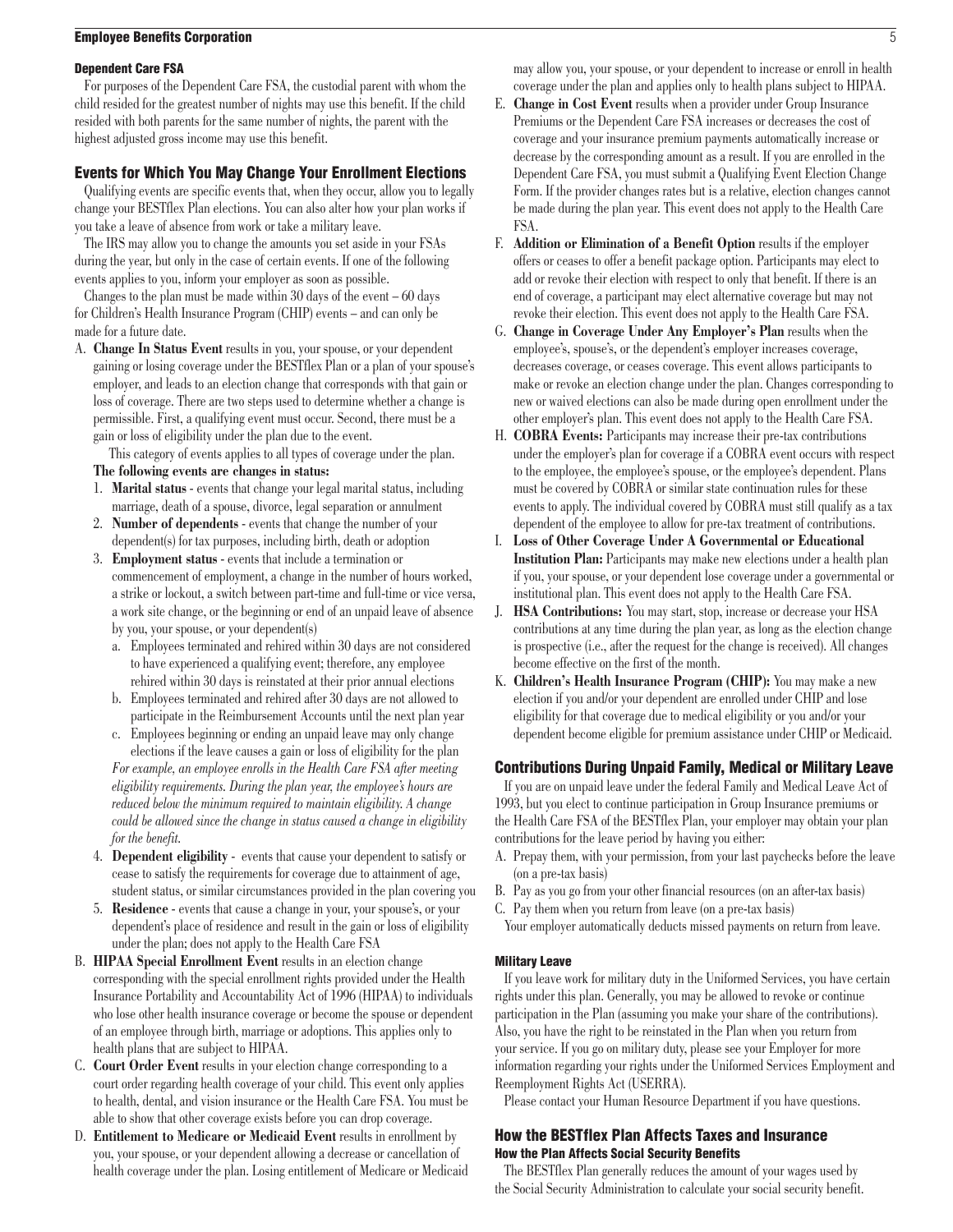#### <span id="page-5-0"></span>6 The BESTflex<sup>SM</sup> Plan **Summary Plan Description**

Consequently, your social security retirement or disability income may be less than it would have been had you not participated in the BESTflex Plan. For this reason, you may want to increase your retirement savings to offset the potential loss of social security benefits. If you are concerned, discuss it with your local Social Security Administration office or your tax advisor.

#### How the BESTflex Plan affects your tax return

When you receive your W-2 form at the end of the year, the gross amount of your income shown on the form is your gross income minus the amount withheld by your employer under the BESTflex Plan. This is the amount you use for gross income when you fill out your tax return. Your income tax is lower because it is based on a smaller gross income.

#### How the BESTflex Plan affects insurance payments or benefits

Any payments or benefits that you are entitled to receive from an insurance company, HMO or other provider of benefits are governed by the provider and not by this plan.

#### Operation of the BESTflex Plan

The BESTflex Plan Administrator is your employer. Your employer has full and complete authority, responsibility, discretion, and control over the management, administration, and operation of the BESTflex plan. This includes, but is not limited to:

- 1. Formulating, adopting, issuing, and applying procedures, rules and changes
- 2. Altering or amending such procedures and rules in accordance with the law
- 3. Construing and applying the provisions of the plan
- 4. Making appropriate determinations concerning eligibility for benefits

Subject to your rights, explained in the Statement of ERISA Rights on this page of the booklet, your employer's determinations shall be final, conclusive and binding on all parties.

#### Funding

The plan is funded by contributions that you elect to make from compensation received from your employer. Your employer may decide to make contributions as well. Please consult My Company Plan for details specific to your plan design.

#### HEART Act Distributions

 The Heroes Earnings and Relief Tax Act of 2008 (HEART Act) allows certain Health Care FSA Participants, known as Qualified Reservists, to elect a distribution of unused amounts from their Health Care FSA.

 Qualified Reservists may receive a Qualified Reservist Distribution from the balance of the Health Care FSA if:

- 1. You are a member of a reserve component (as defined in 37 U.S. C. § 101) who is ordered or called to duty for a period of 180 days or more or for an indefinite period; and
- 2. The request for distribution is made during the period beginning with the order or call to active duty and ending on the last day of the plan year (or grace period if applicable) in which the order or call to active duty occurred. The amount of the distribution from the Health Care FSA will be calculated

by subtracting the amount reimbursed from the amount contributed through your salary reductions. You may only elect to receive a Qualified Reservist Distribution once per plan year. Further, your right to submit claims for the Health Care FSA terminates following the distribution.

#### Notice of Denials and Appeals

All claims and required documentation must be submitted no later than 90 days after the end of the plan year or your termination from employment. Please review My Company Plan to verify the number of days available for you to submit claims under your company's BESTflex Plan. Initial claims will be decided no later than 30 days from receipt of the claim.

If, for reasons beyond the control of Employee Benefits Corporation, the claim cannot be decided within this 30-day period, Employee Benefits Corporation has an additional 15 days to review the claim, as long as you are notified of the delay within the original 30-day window.

If your claim is denied, you will receive a written notice citing the specific reasons for the denial and the plan provisions on which it is based. You are also provided with a description of any additional documents or material you might need to complete an incomplete claim.

Failure to properly substantiate a claim, follow reimbursement procedures for the plan or requesting reimbursement for an ineligible expense may result in claim denial or offset against future reimbursements.

If your claim has been denied for any reason, you have 180 days to submit a written appeal, detailing why you feel your claim should have been paid, to Employee Benefits Corporation. You may also provide any additional documentation you feel is relevant. Your appeal is decided by someone other than the individual, or a subordinate of the individual, who made the initial determination of your claim.

Employee Benefits Corporation provides you with notice of any information and documents that may be relevant to the appeal of your claim. Your appeal is decided no later than 60 days from the receipt of the appeal.

If your appeal is denied, you will receive a written notification of the "adverse benefit determination on review" with the reason(s) for the denial and the plan provisions on which it is based.

If the appeal denial is based on any internal rule, guideline, protocol or other criterion, this rule, guideline, etc., is provided to you, free of charge, upon your request. You may obtain from Employee Benefits Corporation any relevant information regarding your claim. You may also have the right to sue in federal court under ERISA (Employee Retirement Income Security Act of 1974).

The claims and appeals process will be applied in a manner that complies with all applicable laws and regulations, including regulations under the Patient Protection and Affordable Care Act (PPACA) of 2010.

#### COBRA and the BESTflex Plan

If your employer normally has at least 20 employees and is not a governmental entity or a church-controlled entity, COBRA may apply to your Health Care FSA. If COBRA applies and you, your spouse, or your dependent lose coverage due to a qualifying event, then you, your spouse, or your dependent may elect to continue coverage, subject to the limitations described in the section entitled "COBRA Continuation Coverage is temporary."

#### COBRA Continuation Coverage

COBRA continuation coverage is a continuation of Health Care FSA coverage when coverage would otherwise end because of a life event known as a "qualifying event." Specific qualifying events are listed later in this notice. COBRA continuation coverage must be offered to each person who is a "qualified beneficiary." Qualified Beneficiaries (QBs) are individuals who have the same rights as active employees on the group health plan. QBs are generally employees, employees' spouses and employees' dependents, who were covered by the group health plan on the day prior to a COBRA qualifying event. QBs are also children who are born or adopted by the covered employee during the COBRA continuation period. These children must be added to the plan within 30 days of their birth or adoption. The newborn or adopted child will remain covered only for the period of time the other family members continue to be covered.

If you are an employee covered by your employer's Health Care FSA, you will become a qualified beneficiary if you lose coverage under the FSA due to one of the following qualifying events and were covered the day prior to the event: A. Your hours of employment are reduced, causing you to no longer be eligible

for the Health Care FSA or your premium to increase for the same plan; or

B. Your employment ends for any reason other than your gross misconduct. If you are the spouse of an employee who is covered by his/her employer's Health Care FSA, you will become a qualified beneficiary if you lose your coverage under the FSA because of any of the following qualifying events and were covered the day prior to the event:

- A. Your spouse dies;
- B. Your spouse's hours of employment are reduced, causing you to no longer be eligible for the same group health plan(s) or your premium to increase for the same group health plan(s);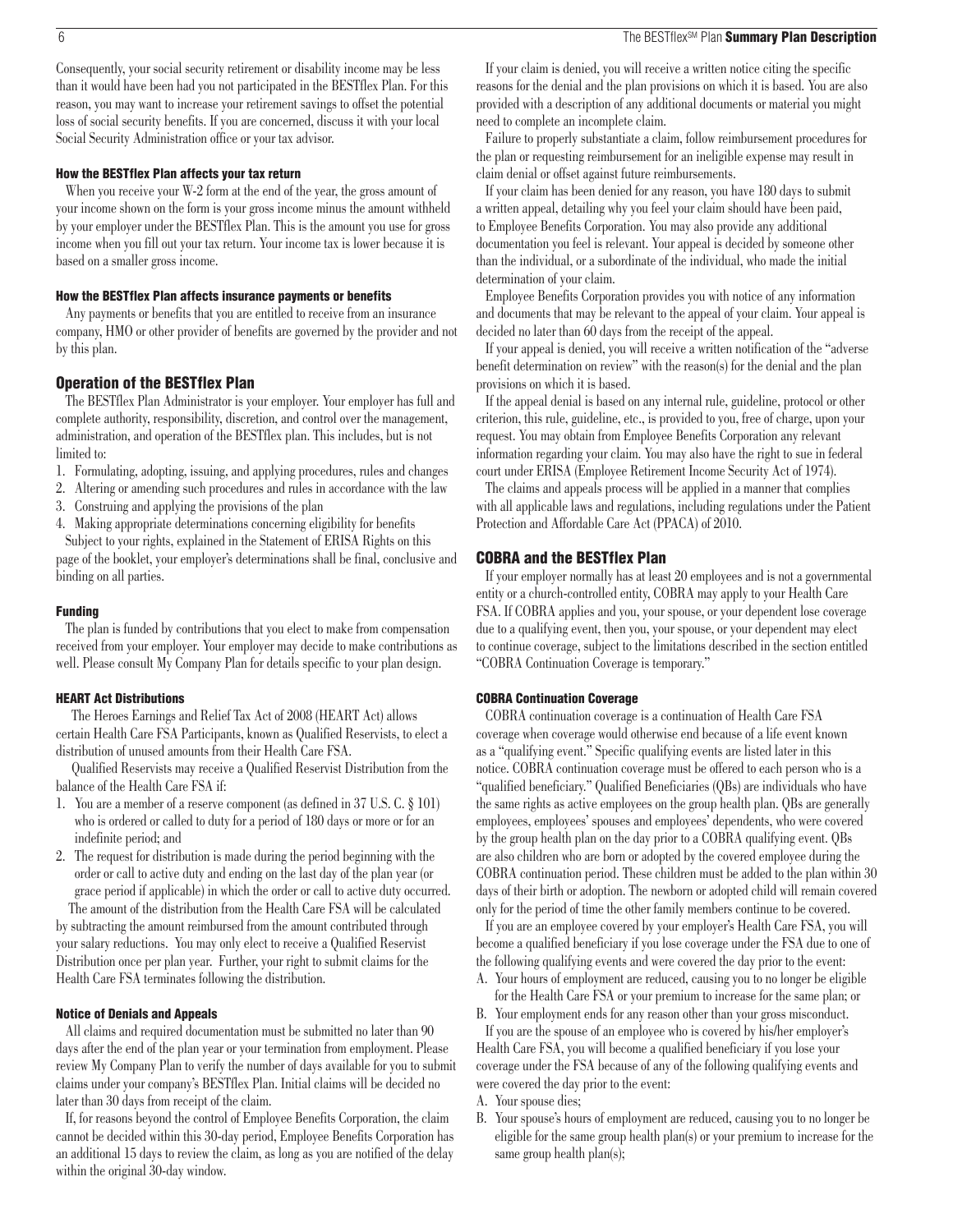### <span id="page-6-0"></span>Employee Benefits Corporation 7

- C. Your spouse's employment ends for any reason other than his/her gross misconduct;
- D. Your spouse becomes enrolled on Medicare Part A, Part B or both; or
- E. You become divorced or legally separated from your spouse.

If an employee drops his/her spouse from coverage in anticipation of divorce or other qualifying event before it actually happens, the ex-spouse must still be provided with COBRA notification. When the divorce or other qualifying event becomes final, the employer must be notified so the notification can be sent.

Your dependent children will become qualified beneficiaries if they will lose coverage under the plan as a result of any of the following qualifying events and were covered under the plan the day prior to the event:

- A. The parent-employee dies
- B. The parent-employee's hours are reduced, causing the child to no longer be eligible for the same group health plan(s) or the child's premium to increase for the same group health plan(s)
- C. The parent-employee's employment ends for any reason other than his/her gross misconduct
- D. The parent-employee becomes enrolled in Medicare Part A, Part B or both
- E. The parents become divorced or legally separated; or
- F. The child stops being eligible for the coverage under the plan as a "dependent child."

# COBRA Continuation Coverage is temporary

Generally, COBRA continuation coverage under your employer's Health Care FSA will only be available, if at all, until the end of the plan year in which a qualifying event occurs. This is because an exception under federal law that limits COBRA continuation coverage for most Health Care FSAs. If this exception applies and you have overspent your FSA account when a qualifying event occurs, your employer is not required to offer you COBRA continuation coverage for your Health Care FSA.

You have "overspent" your Health Care FSA if the amount that remains in your FSA is less than the COBRA premium amount that your employer can charge you for your continued Health Care FSA coverage. You will only be offered COBRA continuation coverage that lasts through the end of the plan year if you have not overspent your Health Care FSA on the date the qualifying event occurs.

COBRA continuation rules regarding maximum continuation coverage periods of 18 months or 36 months (depending on the qualifying event) will not be applicable. COBRA continuation rules regarding second qualifying events, which can extend those coverage periods, will also generally not be applicable.

# Notification of qualifying events and paying for COBRA

COBRA continuation coverage will be offered to qualified beneficiaries only after your employer has been notified that a qualifying event has occurred. When the qualifying event is the end of employment or a reduction in hours of employment, the death of the employee, or enrollment of Medicare (Part A, Part B or both), your employer must notify you, your spouse, and dependent(s) of the qualifying event:

- A. Within 30 days of any of these events; or
- B. Within 30 days following the date on which coverage ends

For all other listed qualifying events, you must notify your employer within 60 days after the qualifying event occurs. Failure to notify your employer may result in Health Care FSA continuation coverage being unavailable.

Once your employer receives notice that a qualifying event has occurred, COBRA continuation coverage will be offered to the qualified beneficiaries. For each qualified beneficiary who elects COBRA continuation coverage, COBRA continuation coverage will begin:

- A. On the date of the qualifying event; or
- B. On the date the group health plan coverage would otherwise have been lost. COBRA notices will be sent to the employee's last known address. Under the regulations, you have 60 days from the later of:
- A. The date you would lose coverage due to one of the above listed qualifying events; or

B. The date the COBRA election notice is provided to notify your employer that you want to continue coverage.

Qualified beneficiaries that are incapacitated or die may have the legal representative, the estate or spouse make the election. Elections are considered received on the date that they are mailed. The postmark on the envelope will be used as verification. If you do not choose continuation coverage on a timely basis (within 60 days), you will not be able to enroll in the Health Care FSA continuation plan.

If you choose continuation coverage, your employer is required to give you coverage that, at the time it is being provided, is identical to the coverage period under the plan to similarly situated employees or family members. If your employer were to change its Health Care FSA in any way, your continuation coverage would also reflect the new changes.

Each qualified beneficiary in a family may make separate, independent elections. A separate election simply means that family members can pick and choose coverage they wish to continue. COBRA regulations do not allow multiple plans to be continued under the same coverage. An example of what is not allowed would be taking two single health policies instead of the QB & Spouse or Family health plan. The covered employee or spouse may elect for all dependents.

Under the regulations, you may have to pay all or part of the premium for your continuation coverage. The initial premium payment has a grace period of 45 days from the date of the COBRA continuation coverage election. Coverage will not be reinstated until payment has been made. Premiums are normally due on the first of the month and will be stated in your COBRA notification. There is a grace period of at least 30 days for payment of the regularly scheduled premium. Payment is considered made on the day it was mailed. Verification will be the postmark date on the envelope.

Under federal regulations, the employer can charge the COBRA continuation participants up to 102% of the premium to help offset the administration costs. Participants who have made separate elections during the disability extension can only be charged up to 102% of the premium.

# The BESTflex Plan and ERISA

As a participant in the BESTflex Plan, you have certain rights and protections under the Employee Retirement Income Security Act of 1974 (ERISA).

#### **Statement of ERISA Rights**

ERISA provides that all participants are entitled to:

- A. Examine, without charge, all documents of the BESTflex Plan and copies of all documents filed by the BESTflex Plan with the U.S. Department of Labor, such as annual reports and Plan descriptions
- B. Obtain copies of all documents of the BESTflex Plan and other information regarding the BESTflex Plan upon written request; there is a reasonable charge for copies

C. Receive a summary of the BESTflex Plan's annual financial report

In addition to creating certain rights for participants, ERISA imposes duties upon those responsible for the operation of the BESTflex Plan. The people who operate your BESTflex Plan, called fiduciaries of the BESTflex Plan, have a duty to do so prudently and in the interest of you and other BESTflex Plan participants and beneficiaries. No one may fire you or otherwise discriminate against you in any way to prevent you from obtaining a benefit or exercising your rights under ERISA. If your claim for a benefit under the BESTflex Plan is denied in whole or in part, you must receive a written explanation of the reason for the denial. You have the right to have your employer review and reconsider your claim.

#### Enforcement of ERISA

Under ERISA, there are steps you can take to enforce the above rights:

A. If you request materials from the BESTflex Plan and do not receive them within 30 days, you may file suit in federal court. In such case, the court may require your employer to provide the materials and pay you up to \$110 a day until you receive the materials, unless the materials were not sent because of reasons beyond the employer's control